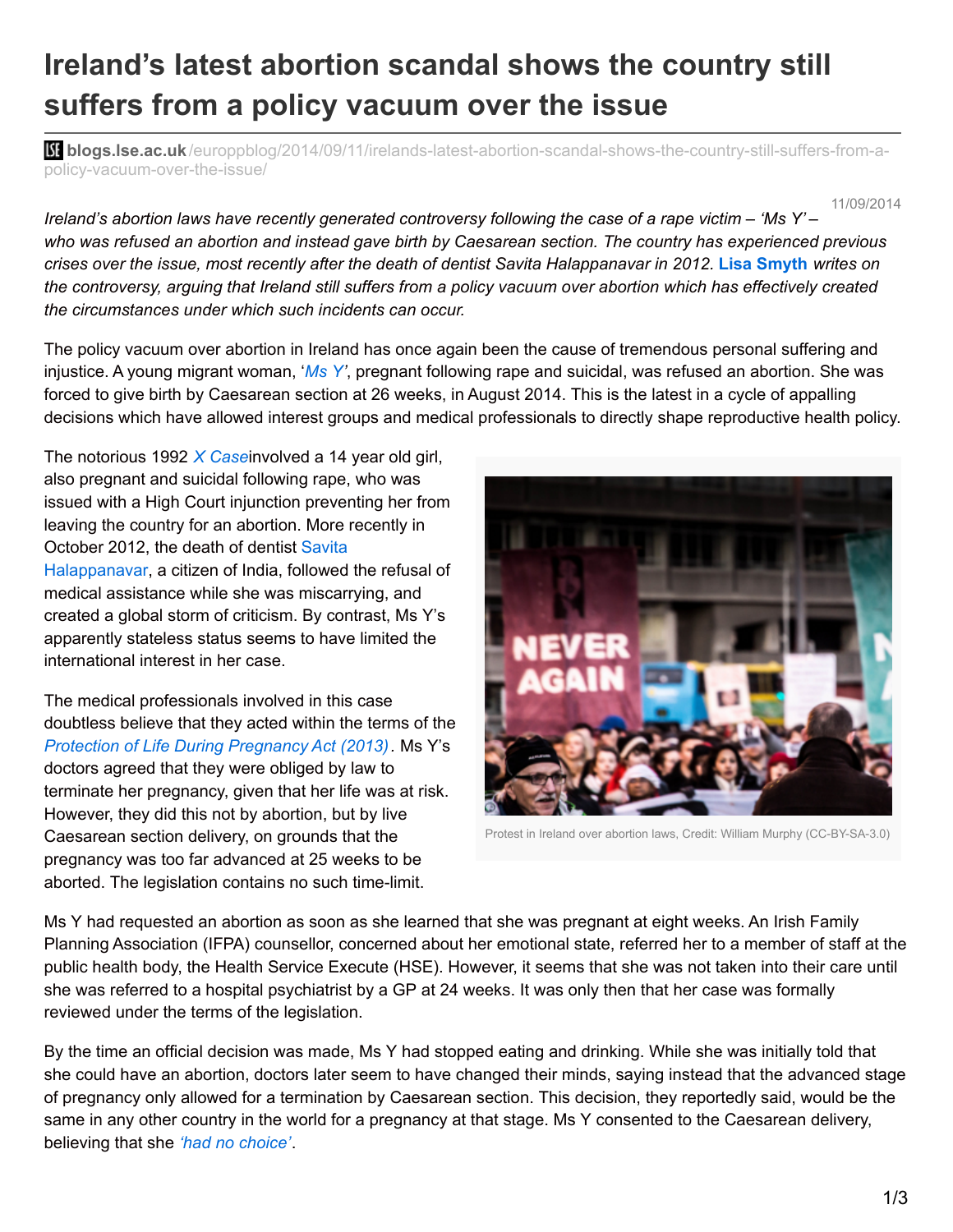## **Ireland's policy vacuum over abortion**

Ireland allows for abortion where there is a risk to the life of the pregnant woman, including a risk of suicide. The [Constitution](http://www.irishstatutebook.ie/en/constitution/index.html) was amended in 1983 by referendum to declare an equal right to life for 'the unborn' and 'mothers' (Article 40.3.3°), following intensive political lobbying from the Pro Life Amendment Campaign. Establishing a ban on abortion in the Constitution rather than in ordinary legislation was intended to mark it as a defining feature of the nation, what Anthony Appiah terms an honour code, encapsulating Ireland's apparently special moral character. Legislators and courts have no authority to modify or overrule this amendment. The numbers of women travelling to Britain and elsewhere to access legal abortion were not reduced by this constitutional change.

Following the international controversy generated by the X Case, the right of citizens to travel, and to obtain information about services lawfully available elsewhere, can no longer be compromised by the right to life of the 'unborn'. Subsequent case law and constitutional referendums seeking to reverse the Supreme Court's decision in the X case have been unsuccessful. The recent passage of the *Protection of Life in Pregnancy Act* elaborates to some extent on the processes to be followed in cases where a woman's life is threatened by pregnancy, as well as establishing a penalty of up to fourteen years imprisonment for the crime of intentionally destroying unborn human life.

One important consequence of this honour code has been to generate what the [European](http://www.bailii.org/eu/cases/ECHR/2010/2032.html) Court of Human Rights has recently described as a 'chilling effect', creating a climate of secrecy and shame for those seeking abortions, as well as for health practitioners and others who might be involved. Medical anxieties about the possibility of acting unconstitutionally in a highly charged and ambiguous legal environment has meant that even where the courts have ruled a termination of pregnancy to be lawful, as in the [case](http://www.irishhealth.com/article.html?id=11507) of  $D$  in 2007, the parties involved have had to travel to Britain.

This most recent case is evidently a consequence of the historic power of the religious right in Ireland, who tried to use the Constitution to guarantee protection for a strongly gendered society. However, it is also the result of the unwillingness of policy makers over three decades to develop clear, unambiguous guidelines on lawful abortions for those working in healthcare. Policy has instead emerged haphazardly, largely in response to periodic international pressure, when serious questions about Ireland's claim to be a democracy have been raised. No sustained policy effort has been made to enumerate in detail the entitlements of women and the obligations of public authorities in cases which meet the conditions established through the X case.

This failure has allowed medical professionals in this case to invent policy, defining 25 weeks, for instance, as a time-limit beyond which an abortion will not be performed, and re-interpreting the obligation to 'terminate a [pregnancy'](http://www.irishtimes.com/news/politics/both-sides-of-abortion-debate-air-views-in-dublin-demonstrations-1.1906377) to mean a live Caesarean delivery rather than abortion. The shame many Irish citizens are currently once again expressing at the actions of their state, forcing a suicidal rape victim to give birth, indicates a growing crisis of political legitimacy. In a world where equality and respect have become hallmarks of democracy, Ireland's abortion ban is a source of shame rather than honour. Whether the suffering inflicted on the apparently stateless Ms Y will result in a policy response similar to that which followed the death of Savita Halappanavar last year remains to be seen.

## *Please read our comments policy before [commenting](http://blogs.lse.ac.uk/europpblog/about/comments-policy/).*

Note: This article gives the views of the author, and not the position of EUROPP – European Politics and Policy, nor *of the London School of Economics.*

*Shortened URL for this post:* **<http://bit.ly/1owZ003>**

\_\_\_\_\_\_\_\_\_\_\_\_\_\_\_\_\_\_\_\_\_\_\_\_\_\_\_\_\_\_\_\_\_